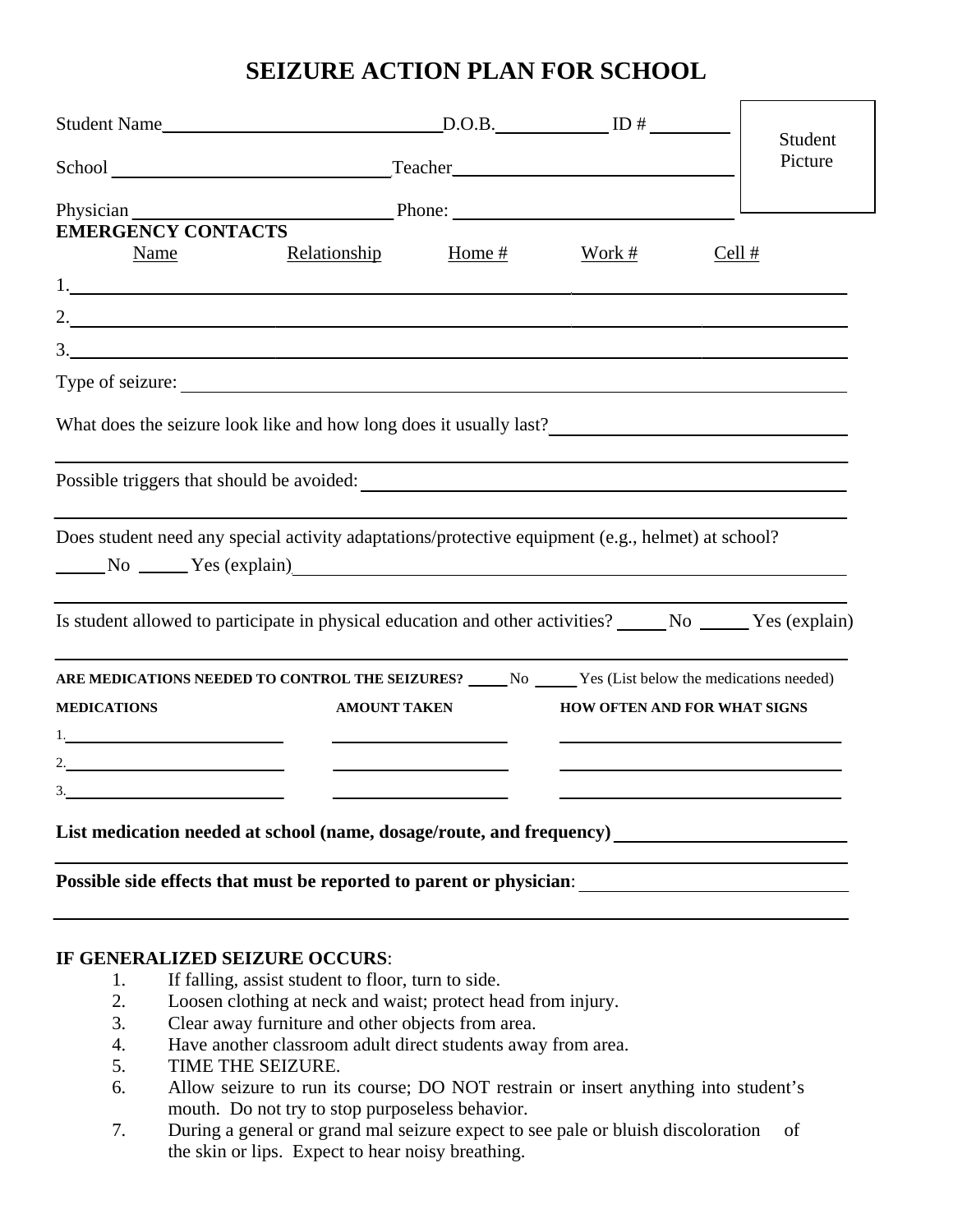**IF SMALLER SEIZURE OCCURS** (e.g., lip smacking, behavior outburst, staring, twitching of mouth or hands)

- 1. Assist student to comfortable, sitting position.
- 2. Time the seizure.
- 3. Stay with student, speak gently, and help student get back on task following seizure.

## **IF STUDENT EXHIBITS:**

- 1. Absence of breathing or pulse.
- 2. Seizure of 10 minutes or greater duration.
- 3. Two or more consecutive (without a period of consciousness between) seizures which total 10 minutes or greater.
- 4. Continued unusually pale or bluish skin or lips or noisy breathing after the seizure has stopped.

#### **INTERVENTION:**

- 1. Call 911.
- 2. START CPR for absent breathing or pulse.

## **WHEN SEIZURE COMPLETED:**

- 1. Reorient and assure student.
	- a. Assist change into clean clothing if necessary.
	- b. Allow student to sleep, as desired, after seizure.
	- c. Allow student to eat, as desired, once fully alert and oriented.
- 2. A student recovering from a generalized seizure may manifest abnormal behavior such as incoherent speech, extreme restlessness, and confusion. This may last from five minutes to hours.
- 3. Inform parent immediately of seizure via telephone conversation if:
	- a. Seizure is different from usual type or frequency or has not occurred at school in past month.
	- b. Seizure meets criteria for 911 emergency call.
	- c. Student has not returned to "normal self" after 30-60 minutes.
- 4. Record seizure on Seizure Activity Log.

## **If you want additional care given, describe action here:**

If symptoms are

| (medication/dose/route)                                                                                                                                                                                                                                                                                                                                                                                                        |                                |  |
|--------------------------------------------------------------------------------------------------------------------------------------------------------------------------------------------------------------------------------------------------------------------------------------------------------------------------------------------------------------------------------------------------------------------------------|--------------------------------|--|
|                                                                                                                                                                                                                                                                                                                                                                                                                                |                                |  |
|                                                                                                                                                                                                                                                                                                                                                                                                                                |                                |  |
| Print Name                                                                                                                                                                                                                                                                                                                                                                                                                     |                                |  |
| I want this plan implemented for my child, ___________________________________, in school. I hereby<br>give my permission for exchange of confidential information contained in the record of my child between<br>the nurse and physician and my signature is an informed consent to share this medical information with<br>school staff as a need to know for academic success and emergency plan as determined by the nurse. |                                |  |
| $\Box$ Approved by School Nurse                                                                                                                                                                                                                                                                                                                                                                                                | Date:<br>Date: $\qquad \qquad$ |  |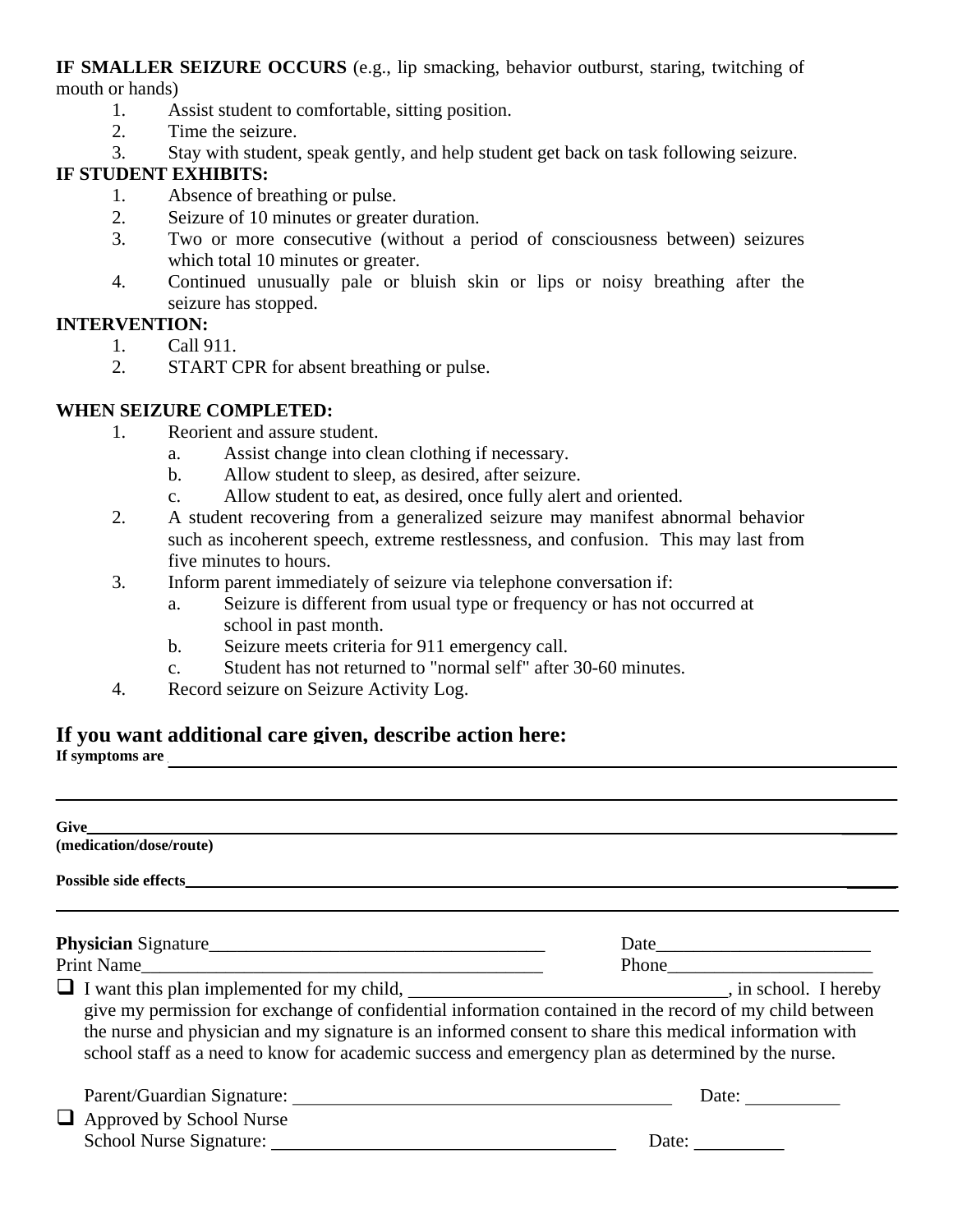# **STUDENTS WITH SPECIAL HEALTH CARE NEEDS EMERGENCY PLAN NON-MEDICAL STAFF**

| HOME PHONE #:_________________________WORK #:____________________CELL #:____________________________ |                |  |
|------------------------------------------------------------------------------------------------------|----------------|--|
|                                                                                                      |                |  |
|                                                                                                      |                |  |
| STUDENT-SPECIFIC EMERGENCIES                                                                         |                |  |
| <b>IF YOU SEE THIS</b>                                                                               | <b>DO THIS</b> |  |
|                                                                                                      |                |  |
|                                                                                                      |                |  |
|                                                                                                      |                |  |
|                                                                                                      |                |  |
|                                                                                                      |                |  |
|                                                                                                      |                |  |
|                                                                                                      |                |  |
|                                                                                                      |                |  |
|                                                                                                      |                |  |
|                                                                                                      |                |  |
|                                                                                                      |                |  |
|                                                                                                      |                |  |
|                                                                                                      |                |  |
|                                                                                                      |                |  |
|                                                                                                      |                |  |
|                                                                                                      |                |  |
|                                                                                                      |                |  |

#### **IF AN EMERGENCY OCCURS:**

- 1. If the emergency is life-threatening, immediately call 911.
- 2. Stay with student or designate another adult to do so.
- 3. Call or designate someone to call the principal and/or school nurse.
	- a. State who you are.
	- b. State where you are.
	- c. State problem.

#### **DOCUMENTATION OF STAFF TRAINING**

| DATE: | <b>TRAINED BY:</b> | <b>STAFF NAME:</b> |
|-------|--------------------|--------------------|
|       |                    |                    |
|       |                    |                    |